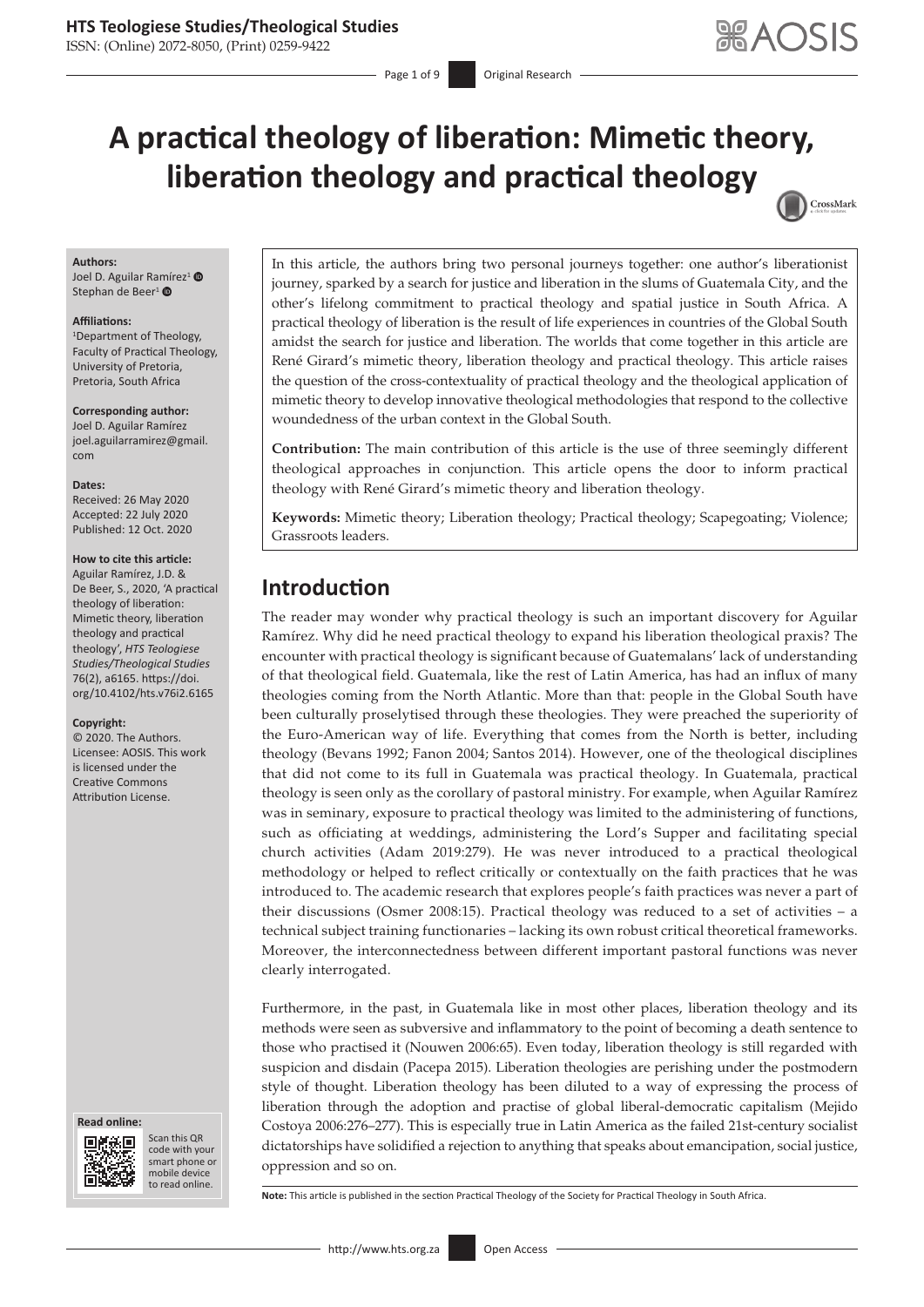The importance of this article lies in clarifying some misunderstandings regarding both practical theology and liberation theology. The reader will see that practical theology is a rich field of study that goes beyond the training of church functionaries. It is an interdisciplinary and crossdisciplinary theological field of study that is interested in the understanding and transformation of people's faith practices. Liberation theology, on the other hand, is a subversive way of doing theology. However, it is not a 'communist' or 'socialist' idea. It is a way of doing theology that is concerned with the marginalised voices of society, whatever that marginalisation may look like, depending on the context. Liberation theology is a non-sacrificial theology that seeks to call forth the stories of the innocent victims of contemporary society and its institutions. In addition, this article seeks to introduce mimetic theory as an expansive lens to both practical theology and liberation theology to bring about a practical theology of liberation.

The purpose of this article is that the reader, in Guatemala, South Africa and elsewhere, can consider the gains of liberation theology in practical theology and ponder how practical theological methodologies can complement and enhance liberation theological praxis. In addition, it proposes René Girard's mimetic theory as an additional lens to interpret scripture, one's context and society through the eyes of the victim, complementary in insight, to both practical and liberation theologies.

It is important, however, to keep in mind that we are fusing seemingly distant – and often contesting – worlds. On the one hand, Practical Theology has evolved as a theological discipline in and of itself (Osmer 2008:231–241). Liberation theology, on the other hand, has emerged as an epistemological break with classical theologies, developmentalism and colonial forms of church and mission (Gutierrez 2009:80). More than a distinct discipline, liberation theology has evolved as a different way of doing theology, initially mainly developed by systematic theologians, but later also shaping biblical scholarship (Tamez 1979; Trible 1984), mission studies (Shannaham 2014) and even practical theology. One of the original proponents of doing practical theology from a liberation theological perspective was Hugo Assmann, with his ground-breaking *Teología desde la praxis de la liberación* in 1973 (*Practical Theology of Liberation* in 1975). Consequently, one should not necessarily put these two alongside each other as two disciplines within theological work. Practical Theology is a distinct discipline interested in the study of faith practices, whilst liberation theology is a way of doing theology that wants to cut across all disciplines, in a sense, serving also to break the silos, as it embodies a theological methodology that is consistently praxis oriented.

In their conversations, both Aguilar Ramírez and De Beer wrestled with the question of what a truly liberating practical theology could look like; or, how do we practise a practical theology of liberation in our distinct contexts today; or, how are our faith practices reflected upon through the helpful and disruptive lenses of liberation theology and, through Aguilar's

intervention, also through the insights offered by Girard's careful attention to the victim in mimetic theory?

During this conversation the authors also developed an awareness for the conversation that took place between liberation theologians and René Girard (ed. Assmann 1991). These dialogues brought together two seemingly different epistemologies to expand their own hermeneutical horizons. With this article the authors aim to bring awareness to such conversation, bridge a knowledge gap and expand the conversation to engage practical theology through its potentially emancipatory and liberative expressions (Müller 2004).

Why engage in such a conversation? The authors' commitment is to progress theologies that respond to the collective woundedness of developing countries in a way that is contextually relevant. The authors understand such collective woundedness to be embodied both individually and structurally; in persons and in institutions; in those who formerly represented the oppressed and those who represented the oppressor; and in contemporary and sometimes new forms of oppressor and victim relationships.

The question the authors attempt to respond in this article is: How do we bring together the insights from mimetic theory, liberation theology and practical theology to develop a practical theology of liberation? In the next pages, the authors seek to explore possible fusions of these worlds and ways in which such fusions could find application in real-life contexts.

## **Fusing three different worlds**

The theological worlds that the authors are merging in this article are very different from each other. They were born in different contexts, times and circumstances. Thereby, each theological insight is distinctive, though complementary to each other. In the next pages, the authors want to introduce the reader to a logical progression of ideas that will tie mimetic theory to liberation theology and practical theology.

### **Mimetic theory and the intelligence of the victim**

Let us begin with a brief explanation of mimetic theory, as it is the paradigm through which Aguilar Ramírez, at least, seeks to fuse liberation theology and practical theology. Mimetic theory was introduced by René Girard as an anthropological perspective that seeks to understand violence in the human experience. Mimetic theory has two elements at its core. The first element is *mimetic desire*. The second element is the *scapegoat mechanism*. The concept of desire that Girard developed proposes that 'human desire is not based on the spontaneity of the subject's desire, but rather the desires that surround the subject' (Palaver 2013:35). This implies that what individuals think they desire is not born out of their originality and lust as proposed by Freud (Gammelgaard 2011:268–270), nor from their desire of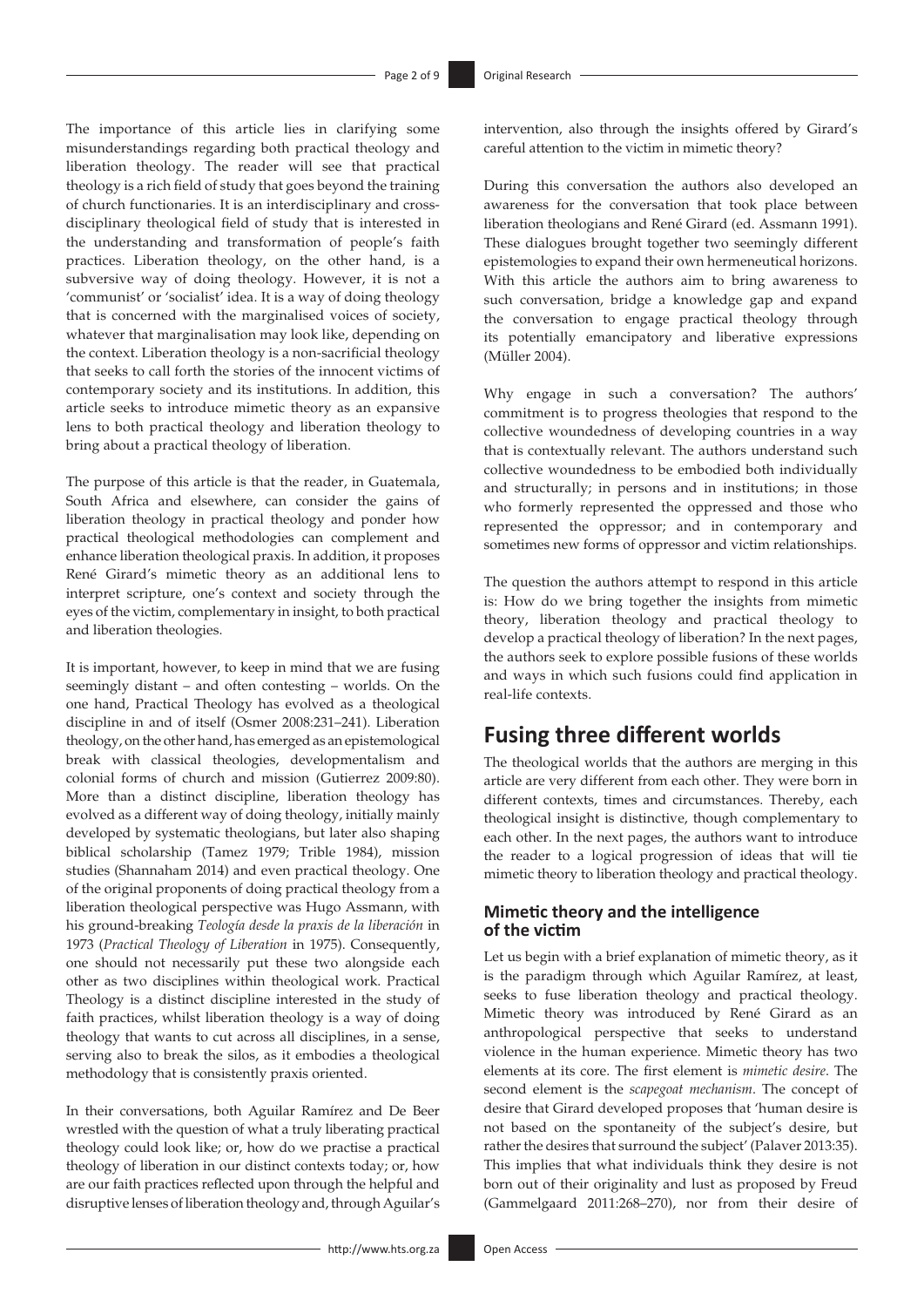recognition from the other, as proposed by Heidegger (Kirwan 2005:31). For that reason, when mimetic desire goes out of control, and people seek to attain the same object that another person desires, rivalry arises, and violence is born. In Girard's (1977) words:

[*R*]ivalry does not arise because of the fortuitous convergence of two desires on a single object; rather, the subject desires the object because the rival desires it. In desiring an object, the rival alerts the subject to the desirability of the object. The rival, then, serves as a model for the subject, not only in regard to such secondary matters as style and opinions but also, and more essentially, in regard to desires. (p. 145)

In other words, desire for a specific object can turn violent, as those who imitate the desire for the same object will do whatever it takes to obtain the object of their imitated desire.

This brings us to the scapegoat mechanism. When people start reciprocating violence, they perpetrate it to achieve the object they desire. Violence, then, becomes like a virus and spreads throughout a community as a result of the *mimetism* that it carries. When all hell breaks loose, the community reaches a point of possible extinction as violence has become unstoppable. As a result, the community must find a way to appease the mimetic crisis created by the clashing of desires. The only way to control the violence is through finding a scapegoat to blame. Let us have Girard (1977) explain in his own words:

[*E*]ach member's hostility, caused by clashing against others, becomes converted from an individual feeling to a communal force unanimously directed against a single individual. The slightest hint, the most groundless accusation, can circulate with vertiginous speed and is transformed into irrefutable proof. The corporate sense of conviction snowballs, each member taking confidence from his neighbour by a rapid process of mimesis. The firm conviction of the group is based on no other evidence than the unshakable unanimity of its own logic […] All the rancors scattered at random among the divergent individuals, all the differing antagonisms now converge on an isolated and unique figure, the *surrogate victim*. (p. 79)

The process described here is what Girard calls the *mimetic crisis*. It is almost the point of no return in the spread of violence. A mimetic crisis is when violence becomes unstoppable, when all members of a community are against each other. For example, the beginning of a possible mimetic crisis happened on 15 August 2005, when two of the most infamous gangs of Guatemala City, the MS-13 and the Barrio 18, broke a truce known as *Pacto del Sur*. This treaty promised relative peace among these two criminal groups in order to not disturb the everyday lives of common Guatemalans and the gangs' relationships inside the prison system. The breaking of the accord between the gangs left 30 inmates murdered across four different prisons (Prensa Libre 2017). In archaic societies, the only way to avert such communal destruction was through the institution of religion. Archaic religion instituted a triad – myth, rituals and prohibitions – to avoid carnage and mimetic contagion. The myth was the story of the first mimetic crisis. The purpose of the myth was to defuse violence, as it would present a community with the possible scenario of communal extinction. Rituals were the performance of the myth, that is to say, the religious practices that would re-enact the myth – the first mimetic crisis. Finally, prohibitions were the laws that addressed mimetic desire to avoid rivalry and thereby evade uncontrollable violence (Girard 1977:89–118). This for Girard is the birth of archaic religion and religious rationality. As a part of the ritual element of archaic religion, sacrifice became the ritual that keeps violence in check. Sacrifice is the mechanism through which all violence is poured into an innocent victim that atones for the sins of the community, which helps to avoid the repetition of a mimetic crisis.

What Girard's (1986:15) insight brought to the attention of his readers was the perspective of the victim. The persecutors will always convince themselves that they had nothing to do with the killing of the scapegoat. No argument will allow the victim's story to be brought to light as the mechanism has to remain secret to function. In facing the scapegoat mechanism and its power, Girard came to the conclusion that the gospels in the Christian Bible demythologise the founding murder (the beginning of religion), sacrifice and hidden mechanism of the surrogate victim through the person of Jesus. In his findings Girard (1987) argued that the Bible is the only sacred text that sheds light on the story of the victims. He argued that the gospels are explicit in the way mimetic rivalry works. The gospels begin with rivalry and violence and finish with reconciliation (Girard 2001:104).

What Girard's insights opened in theology is what James Alison (1998:80) has called 'the intelligence of the victim'. This is the next step in the process of mimetic theory's insight applied to theology. The intelligence of the victim is an ontological change that was revealed in the person of Jesus. It is the process of rereading and reimagining Jesus' life as the self-giving and self-revealing forgiving victim. According to Alison (1998), Jesus transmitted to his disciples a new way of believing and being. Jesus started an inductive process to teach them a new way of seeing the world, a way that brings to the front the stories of those who have been victimised by society. As a result, if one is affected by this kind of intelligence, one is called to stand in solidarity with the countless victims of archaic society and contemporary institutions.

As one enters into Girard's ideas, one can see that his epistemological point of departure seems to be away from current and practical realities. It comes from the knowledge of the great novelists (Girard 1965; Kirwan 2005; Palaver 2013). It appears to come from the ivory tower of academia. However, his insight brings a very specific view into the scapegoat mechanism, which keeps producing victims, even within contemporary society. Furthermore, as James Alison (1996) posits:

[*M*]imetic theory proposes a way of understanding humans which is simultaneously personal and social, since it treats the person as absolutely dependent on the other, both social and personal, who is previous to it. (p. 18)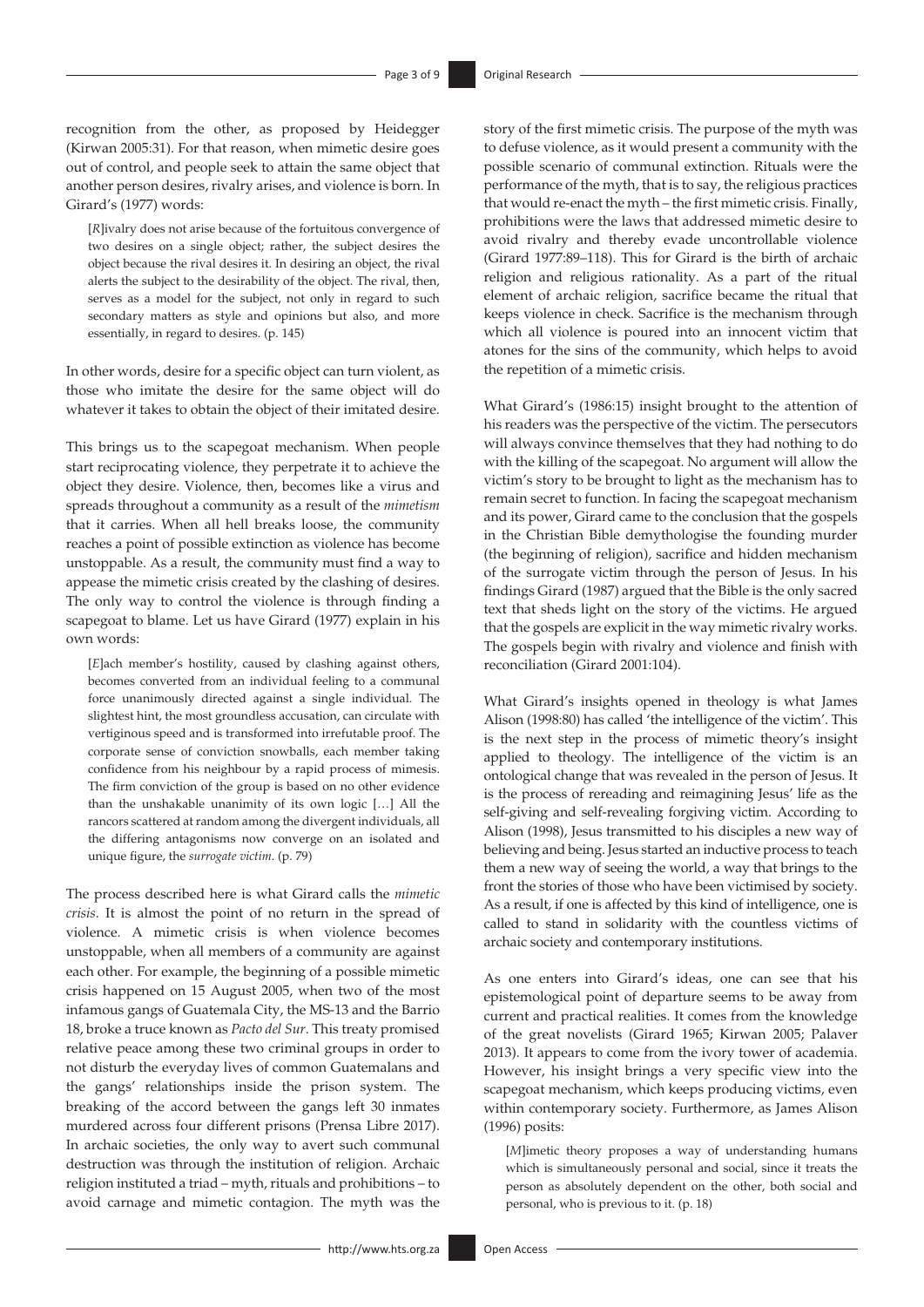Because Girard points to sacrifice as the means religion has to bring peace and keep violence in check, one can agree with Durkheim that religious rationality is the beginning of all archaic and contemporary institutions. In a previous work of Aguilar's (2018), the practicality of Girard's insight is applied in the urban context. $1$ 

#### **Mimetic theory in dialogue with liberation theology**

This article has already summarised Girard's mimetic theory. Here, Girard's introduction of the scapegoat mechanism is emphasised as the gateway to the story of the victim and the gospels as a subversion of this mechanism. These two Girardian ideas are quite important, as they were key to a conversation held between Girard and some liberation theologians in Brazil, in 1991. There seems to be little knowledge about this conversation, which is why it is introduced here as a key element to the fusion and expansion of a combined lens.

In the origins of liberation theology, the epistemological point of departure was the suffering of the poor and the theologian's own solidarity with those living in conditions of poverty and suffering (Boff & Boff 1987:3). This point of departure has since been expanded to all who are marginalised and victimised by the current system of the global sacrificial theology (Míguez, Rieger & Sung 2009:130), thus enlarging the category of the poor to a wider expression of possible innocent victims of contemporary institutions. Further, the level of solidarity required from those doing liberation theology has been extended, to the point of practising an indecent theology that sees theology as a political, economic and sexual act (Althaus-Reid 2005).

During the conversations that Girard and liberation theologians held, Franz J. Hinkelammert (ed. Assmann 1991:43) made an important differentiation between *el don de sí* <sup>2</sup> and self-sacrifice after exploring Girard's ideas on sacred violence. For the liberation theologians, self-sacrifice implied a constant acceptance of the sacrificial order and an affirmation of such a mechanism. *El don de sí*, however, implied a refusal of the sacrificial order and a subversion of the scapegoat mechanism (ed. Assmann 1991:43). For that reason, the solidarity that liberation theology asks from those who partake in it is to the point of *darse a sí mismo*  [give oneself to something].

Self-giving is a concept that goes beyond self-sacrifice. The term in Spanish, *el don de sí* [the gift of oneself], implies a profound ontological and epistemic transformation. One could argue that the insight presented in *el don de sí* comes from the intelligence of the victim. *El don de sí* immediately puts liberation theology and Girard's mimetic theory in an epistemic point of convergence. Instead of self-giving being an act that confirms and accepts a violent, victim-creating order, Girard pointed to the story of the victim as a subversion of the sacrificial system.

The liberation theologians had granted sacrificial victim status to the poor and marginalised when they categorised the sufferings of such groups as the historical continuation of the suffering servant of God (ed. Assmann 1991:46; Sobrino 1994:26). With these correlations put together, Girard and the liberation theologians came to the point of identifying both mimetic theory and liberation theology as non-sacrificial theological insights. The way this is phrased is quite significant as it leaves antisacrificial ideas out of conversation. Hinkelammert (ed. Assmann 1991:29) argued that *antisacrificial* should not be confused with *non-sacrificial* because in the name of antisacrificialism the West has justified sacrificial violence. Such is the case of the conquest of the Americas, where in the name of antisacrificialism the Spaniards sacrificed thousands of people to stop pagan sacrifices. The present liberation theologians made sure to state that in the name of antisacrificialism, more sacrifice and violence was perpetrated in the Latin American continent. The idea of *non-sacrificialism*, thus, is the overcoming of the need for sacrifices (ed. Assmann 1991:129). Thereby, both liberation theology and mimetic theory are non-sacrificial instead of antisacrificial (ed. Assmann 1991:29).

It is important to mention that during the conversations, Hugo Assmann arrived at the conclusion that the epistemological difference – liberation theology starts from the lived experience of the oppressed, and mimetic theory starts with the great novelists – guided liberation theology in a particular practical direction, the option for the poor. The issue at hand is that Girard was not focused on confronting violence directly, whereas liberation theologians are concerned with the transformation of structural sin and violence. However, Assmann (ed. 1991:101–103) argued that Girard's lack of concrete practical engagement opened the space for a more enriched exploration of Girard's ideas from a liberation theology perspective. The epistemological convergence of Girard's ideas and liberation theology lies within the basic presuppositions of liberation theology, because mimetic theory and liberation theology reject the sacrifices of human lives in the name of progress and the idols that require such sacrifices (ed. Assmann 1991:14).

With this in mind, one can argue that liberation theology was able to acknowledge the suffering voices of the poor, marginalised and vulnerable as the voices of the victims of contemporary forms of sacrifice. On the other hand, mimetic theory was able to explain how the scapegoat mechanism is at work in that suffering, how sacred violence is still at the centre of contemporary societal systems asking for the sacrifice of the poor and how the biblical text presents a response to human violence. Integrating the insights of mimetic theory into a liberation theological paradigm would enable it to go beyond only acknowledging the

<sup>1.</sup>For further elaboration or clarification of Girard's ideas, also see Kirwan (2005), Palaver (2013) and Warren (2013).

<sup>2.&#</sup>x27;The gift of oneself in self-giving' is the wording in English that in the opinion of the authors englobes the concept best.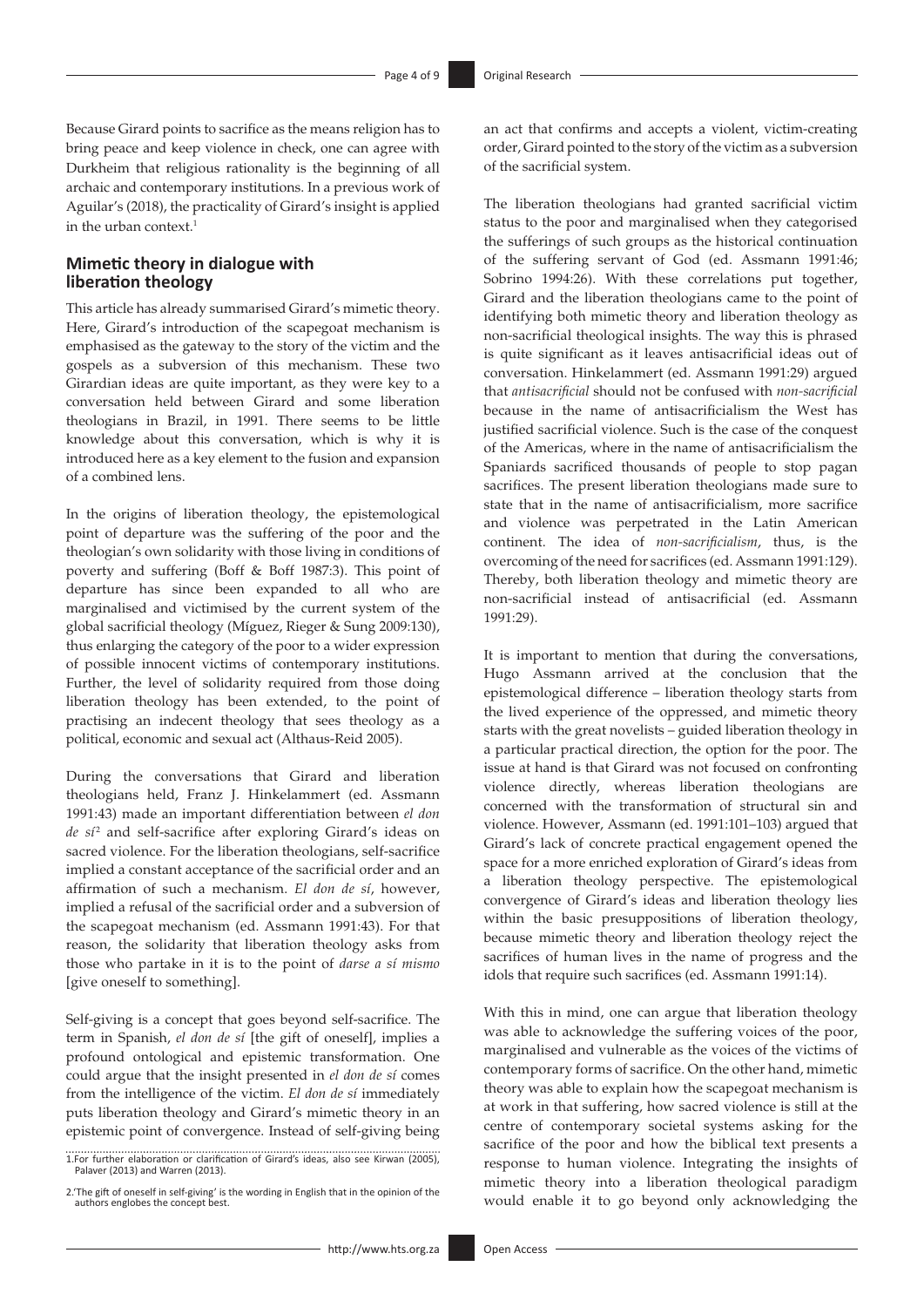voices of those who suffer under contemporary political, economic and religious institutions. Liberation theology now has a tool to engage the deconstruction of such institutions through a deeper understanding of religious rationality.

### **Practical theology infiltrated by liberation theology and mimetic theory: Possibilities of liberating practical theology**

Liberation theology has a tradition of involvement in the struggles of people facing injustice. That is not always the case with those doing practical theology. In the case of South Africa, Müller (2004:294) observed that it was a small stream of South African practical theologians that was directly involved in the struggle against apartheid. In Latin America, and in South Africa, adherents of liberation theology, and black theology of liberation, were involved in the struggle for liberation of all people under social, economic and political oppression (Biko 2002; Boff & Boff 1987:41–42).

In seeking to infiltrate into practical theology the insights of liberation theology and mimetic theory, there is an insistence that practical theology that is not overtly liberative or emancipatory and, deliberately subversive of empire, has no right to exist in the Global South, or anywhere for that matter (Santos 2014:133–135) – because 'it was for freedom that Christ has set us free!' (Gl 5:1). Not all forms of practical theology are deliberately praxis oriented and therefore in the praxis model of Bevans' (1992:79–87) description of contextual theology. This article is intentional in seeking to foster a theological praxis that mediates cross-contextual connection of struggles in a project of emancipation that does not allow for historical or theological reductionisms that could hinder liberative theological work.

The epistemological points of departure between liberation theology and the dominant theorists who shaped practical theology over the past 25 years are markedly different. Liberation theology clearly departs from the lived experience of the poor, marginalised and those under oppression: the experiences of the non-person (Gutierrez 2009). On the other hand, when reflecting on Browning (1996) and Osmer (2008), who have shaped practical theological discourse fundamentally in recent decades, the starting point, or the lived experience that they aim to describe, relates primarily to the local faith community, in the Global North, from a narrower pastoral perspective (Osmer 2008:1). At first glance Browning (1996:273) seems to have an inclination towards a liberationist approach. However, in how he engages the black church experience, he reveals a rather disconnected criticism, not making sense of their communal experience as aspiration towards liberation, belying his own epistemic location.

It is not possible to overemphasise the importance of epistemic location and interlocution. Epistemic location is what will distinguish practical theology that serves empire from a practical theology that is radically emancipatory. In reality, practical theologians who engage concretely in struggles of liberation are always the result of an epistemic turn to those who are marginalised and excluded by society. The non-person, the vulnerable, in the city becomes the interlocutor of our theological work, even before the practising Christian in our faith communities. They might sometimes be the same person, but often they are not (Adam 2019:283).

In recent years, some practitioners of practical theology have opened a post-foundational door to theological inquiry, thus creating theological methodologies that engage both sacred and societal texts in their hermeneutical approach. In the case of Müller (2004), his post-foundational approach helped him turn towards new and emerging narratives. In the process his own understanding of practical theology changed (Müller 2004:304): 'this way of doing theology is also about deconstruction and emancipation'.

Once an epistemic turn has been made to locate oneself deliberately at the underside of history, practical theology too can engage in methodologies that are radically contextual. The shifts in Müller (2013) are an example of this, creating the freedom to now retrieve and merge methodologies, in ways that can respond faithfully to the cries of one's context. Now it becomes possible to see the correlation between practical theology's descriptive, interpretative, normative and pragmatic tasks (Osmer 2008) and liberation theology's socio-analytical, hermeneutical and practical mediations (Boff & Boff 1987). Even more: Since its beginnings practical theology held ethical decision-making as one of its central tenets (Browning 1996:96). The question that should be asked by any theologian, *What does my theological tradition truly stand for?*, every so often leads to the principle of neighbourly love as the golden rule (Browning 1996:105). Liberation, as the holistic freedom of my neighbour, is a result not of pity or guilt but of neighbourly love.

The intradisciplinary nature of practical theology, which allows the borrowing of concepts, methods and techniques from other disciplines (Müller 2013:2), opens the door for mimetic theory to enter into a conversation with practical theology. In addition, the interdisciplinary nature of practical theology and the methods, also from the social sciences, that it employs, can help and expand liberation theological analysis and discernment. Simultaneously, the use of Marxist and other analytical tools by liberation theologians, can assist practical theology in its interpretation of societal structures, spatial configurations and local and global geographies. In combination, a practical theology of liberation, drawing from such a diverse pool of methodological tools, can become quite a potent post-foundational perspective. With the fusion of practical and liberation theology a post-structuralist and post-foundational perspective is taken. The theologian, now a practical theologian of liberation, has the possibility for a positive bias towards theologies that give a central place to the excluded voices amidst late capitalism (Mejido Costoya 2006:276–277).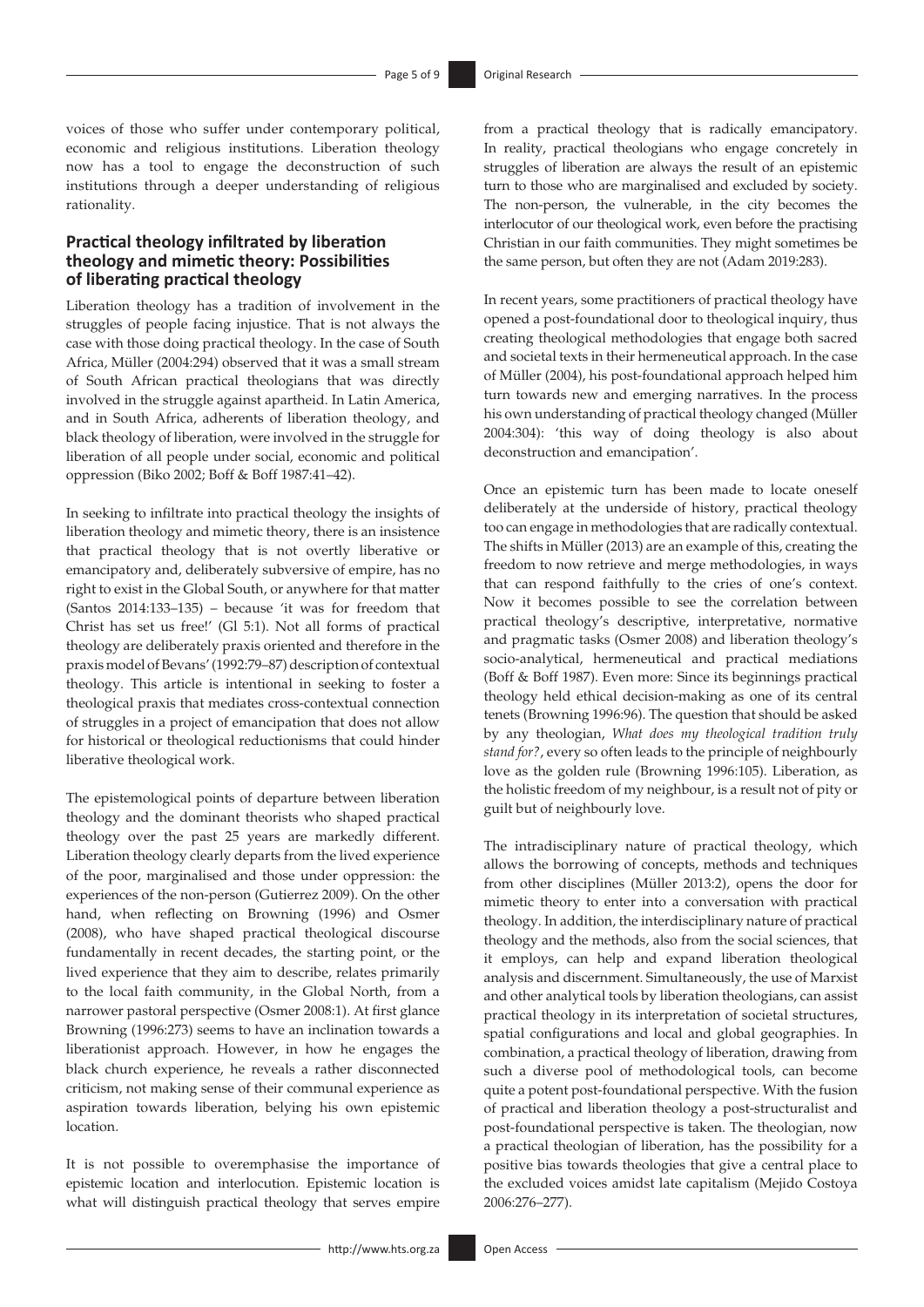Mimetic theory on its own has had a great deal of influence in different fields of study, ranging from religion and theology (Alison 1996; Girard 1977) to economics (Dumouchel 2014; Dupuy 2014), sociology (Tomelleri 2015) and psychoanalysis (Reineke 2014). The authors opine that the three elements of mimetic theory that resonate across different sciences are (1) an understanding of mimetic desire; (2) rivalry, violence and exclusion as a result of desire; and (3) the innocence of the scapegoat. With these three elements in mind, mimetic theory can contribute to a more robust practical theology of liberation. A fusion of insights from practical theology, liberation theology and mimetic theory can provide a new impetus for the practical theologian of liberation to explore the faith practices of faith communities amidst late capitalist society, from the perspective of the victims of current political, economic and religious institutions. The fusion of these worlds provides a tool for deconstruction and reconstruction of faith communities that could be more aware of their own exclusionary scapegoating practices.

What allowed us to bring together mimetic theory, liberation theology and practical theology was the intelligence of the victim. These three paradigms fused together are a powerful cross-contextual tool that allows the practical theologian of liberation to reimagine the humanity not only of the oppressed and marginalised, but also the humanity of the oppressors and perpetrators of violence. The fusion of this paradigms will build a theology of resistance that always struggles to rehumanise those who are about to be sacrificed (Aguilar 2018:131).

## **Practicing a practical theology of liberation and peacebuilding**

Over the last three and a half years, Aguilar Ramírez had the opportunity to apply the fusion of these paradigms to his context. He wrote a dissertation titled *Living, Laughing, and Loving in Guatemala City: A Practical Theology of Peacebuilding*. The research responded to the question, what will a practical theology of peacebuilding look like in Guatemala City in response to the collective woundedness of Guatemalan society? The process was both challenging and exciting as he aimed to find the answer from within his missional faith community, the Centre for Transforming Mission (CTM), a local urban mission network in Guatemala City. Thirty grassroots leaders belong to the network, and they represent 25 different organisations and ministries. The theological merging presented in the previous pages was key to the research approach. It paved the way to develop three movements of theological exploration: *living*, *laughing* and *loving*. In the paragraphs that follow, the authors explain how Aguilar Ramírez approached the research and a practical theology of liberation helped him in the process of developing a practical theology of peacebuilding.

#### **Living: Describing the context and faith practices**

The way the research question was crafted was through the *intelligence of the victim*. The collective woundedness of Guatemala City is approached from the perspective of the victims as a history of traumatic events that affect the way Guatemalans understand their being-in-the-world. This was done through a post-rationalist understanding of the psychology of trauma (Cruz Villalobos 2015). As a result, the context revealed that in Guatemala, 'you cannot avoid confrontation with trauma, it permeates every aspect in everyday life, and the professional and organizational contexts as well' (Rohr 2015:108).

With this in mind the descriptive task of practical theology served as a starting point, which allowed for the interpretation of lives and practices (Osmer 2008:33) amidst a specific historical, social and religious allocation through the dialogue between Aguilar Ramírez's religious horizon and the horizon of the co-researchers of the dissertation (Browning 1996:91), the CTM network grassroots leaders. *Living*, as a descriptive movement, engaged the socio-analytical mediation of liberation theology (Boff & Boff 1987), which opened the space for a liberationist engagement through the analysis of the Guatemalan collective woundedness. In doing so, two faith practices surfaced as a result of the interpretation of qualitative data gathered through a series of interviews and a focus group. Firstly, the leaders of the network showed that even though they had worked with marginalised communities for many years, they hold onto exclusion as a faith practice. Interestingly, the leaders showed an ambivalent theology that brought up the second faith practice, the beauty of anthropological reimagination, which emerged from their discourse at the same level as their exclusionary practices. Anthropological reimagination is the capacity grassroots leaders have to reimagine the humanity of the communities they serve with reckless abandonment, communities that have been victimised by the global sacrificial theology through Guatemalan society's racist, socio-economic, sexist, religious and neocolonial forms of exclusion and violence.

All was done with the understanding that the grassroots leaders of the CTM network were also victims of the global sacrificial theology that supported the exclusionary institutions and representations of the Guatemalan collective woundedness. With the connection made between Girard's mimetic theory, practical theology and liberation theology, it was possible to begin the exploration and articulation of the Guatemalan collective woundedness without condemnation and vengeance, but with love and freedom (Sobrino 1994:34). The research process of *living* amidst the Guatemalan collective woundedness was quite challenging. It impacted Aguilar Ramírez deeply as he found himself amidst his own wounding. The CTM network was revealed as a microcosmos of the larger Guatemalan society. People are wounded in the same way, and people are wounding each other, as they repeat many historical patterns and faith practices that are exclusionary in nature.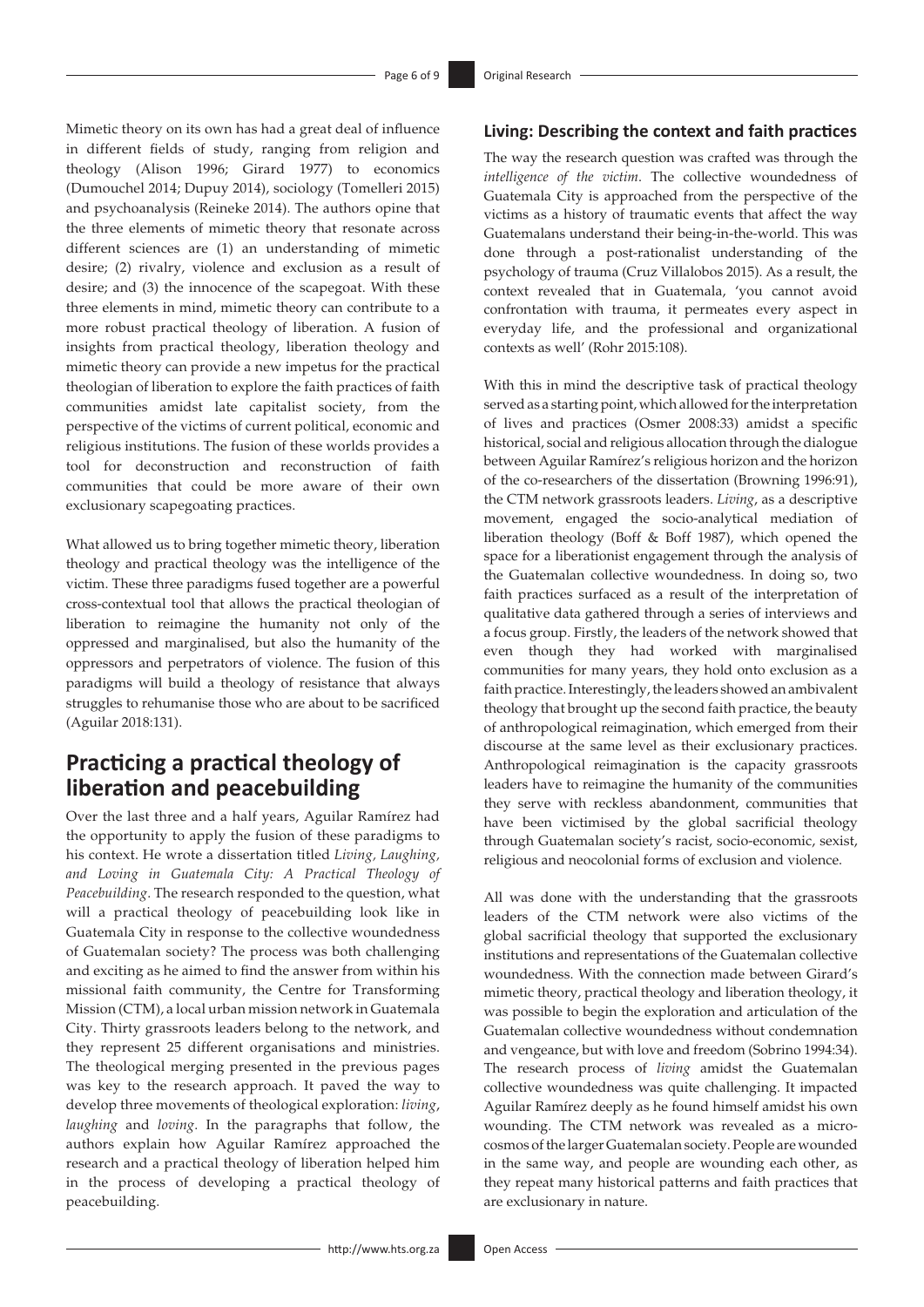### **Laughing: The silliness of exclusion**

With the context laid out and the paradigms fused, the work proceeded to frame the research and writing within the realm of contextual theology. This created space to frame the grassroots leaders' faith practices and way of theologising. This was an important element of the theologising process, recognising the contextuality of grassroot leaders' theologising (Bevans 1992:3). The acknowledgement of context as a key element of the theological practice provides the intercontextuality needed to avoid historical and social reductionisms that render the theological articulation locally limited.

At this point the dissertation engaged interdisciplinary dialogue to explore *space* as a meta-philosophical category that enhances contextual theology. The reason behind this lies in the global urban reality that most people face today (Davis 2006; Um & Buzzard 2013). If a practical theology of liberation and peacebuilding aims to be contextually relevant, it must consider the production of space (Lefebvre 2013) as a key element of the theologising act. It is through the spatial experiences of suffering, marginalisation and exclusion that the victims of contemporary institutions can open a space of lament (Prinsloo 2016). The *negative lived spatial experiences*  (Prinsloo 2013:774) of people become the centre for the development of non-violent hermeneutics. The understanding of how space is produced thereby enhances contextual theology, the descriptive task of practical theology and the social mediation of liberation theology. The victims of contemporary institutions and the way they develop their *spatial experience* are elevated within the theological articulation, action, reflection and discernment. In addition, taking *space* as a category to add to theologising process allows grassroots leaders and the practical theologian of liberation to place one's exclusionary practices within the physicality of urban, religious, economic and political spaces and bodies.

Because the collective woundedness, the negative lived spatial experiences and the suffering of the vulnerable are at the centre, the practical theologian of liberation has no option but to turn to the exuberance and goodness of God's love to look for hope. Here is where the intelligence of the victim comes back into the theologising process. It is after describing the context and feeling the weight of people's spatial experiences that mimetic theory brings hope amidst such despair. The practical theologian of liberation can now look at the anthropology of mimetic theory, the nature of human relationships and the scapegoat mechanism to realise that God has nothing to do with the exclusion and perpetration of violence on the person of Jesus. Thereby, God has nothing to do with inflicting suffering on humans (Alison 1996:42). It is humans who hurt each other. At the level of non-violent hermeneutics, one can agree with Alison (1996) when he says:

[*W*]e can see a positive intention of love in the way in which Jesus gave himself up to death; and that positive intention of love is described by saying that God gave his only son. (p. 45)

Arriving at the conclusion that God did not ask for Jesus' sacrifice, thus not purposefully inflicting suffering on humans, reveals that our exclusionary practices are just plain silly. Humans are not supposed to carry the deeds of a violent god in their hands. Humans have the opportunity to live out of love and the exuberance of God's vivacity. This is truly a practical theology of liberation. We are liberated from the weight of exclusion in the name of purity. We are freed to embrace the other and enter the faith(ful) practice of radical hospitality (Beck 2011), thus creating a space for ourselves and the boundary-breaking other (Volf 1996:126).

#### **Loving: Ethics of love and human catechism**

It is impossible to fuse these three worlds without developing an ethical framework. Liberation is rooted in the ethics of liberation, which departs from the alterity of the victim, which reveals the oppressive material value system as intrinsically evil (Dussel 1998:311). Practical theology is rooted in the ethics of love (Browning 1996:139–148). Mimetic theory opens the space for the innocence of the victim and the possibility of a God who is not violent (Alison 1996:41–44). With these ethical frameworks at hand, Aguilar Ramírez took the liberty granted by practical theology to merge and expand an ethical scaffold that would respond to the collective woundedness of Guatemalan society, and beyond.

The development of a contextual ethics of love was no small task. And yet, Aguilar Ramirez's dissertation only scratched the surface of what can be done with the fusion of these three worlds. The beginning of the ethics of love and *human catechism* lies within the CTM network in Guatemala City. It begins with the spiritual, physical and emotional faith practice of anthropological reimagining of the grassroots leaders of CTM Guatemala's faith community. *Human catechism* is the formational process that people undergo when entering a community of positive imitation and desire. If what Girard proposes is true about violence and rivalry, then it must be true about positive ways of imitating each other in a way that brings societal transformation.

It was the intelligence of the victim in conjunction with liberation theology and then infiltrated into practical theology that naturally led us to the understanding of the other as being otherwise. With those few words, the reader may sense the direction of this ethical turn. It is in Levinas (1977, 1987, 2006) that the practical theologian of liberation can find a language of alterity that would not allow for simplistic philosophical and ethical reductionisms. A practical theology of liberation and peacebuilding has no other option but to see God beyond language. God is present and made tangible in the responsibility towards the other (Meylahn 2013:80). This leaves the liturgical, ritual and corporate expressions of practical and liberation theology with the task of teaching the faith community to be more human.

Human catechism is the result of the paradigm fusion and a practical theology of liberation and peacebuilding. It is the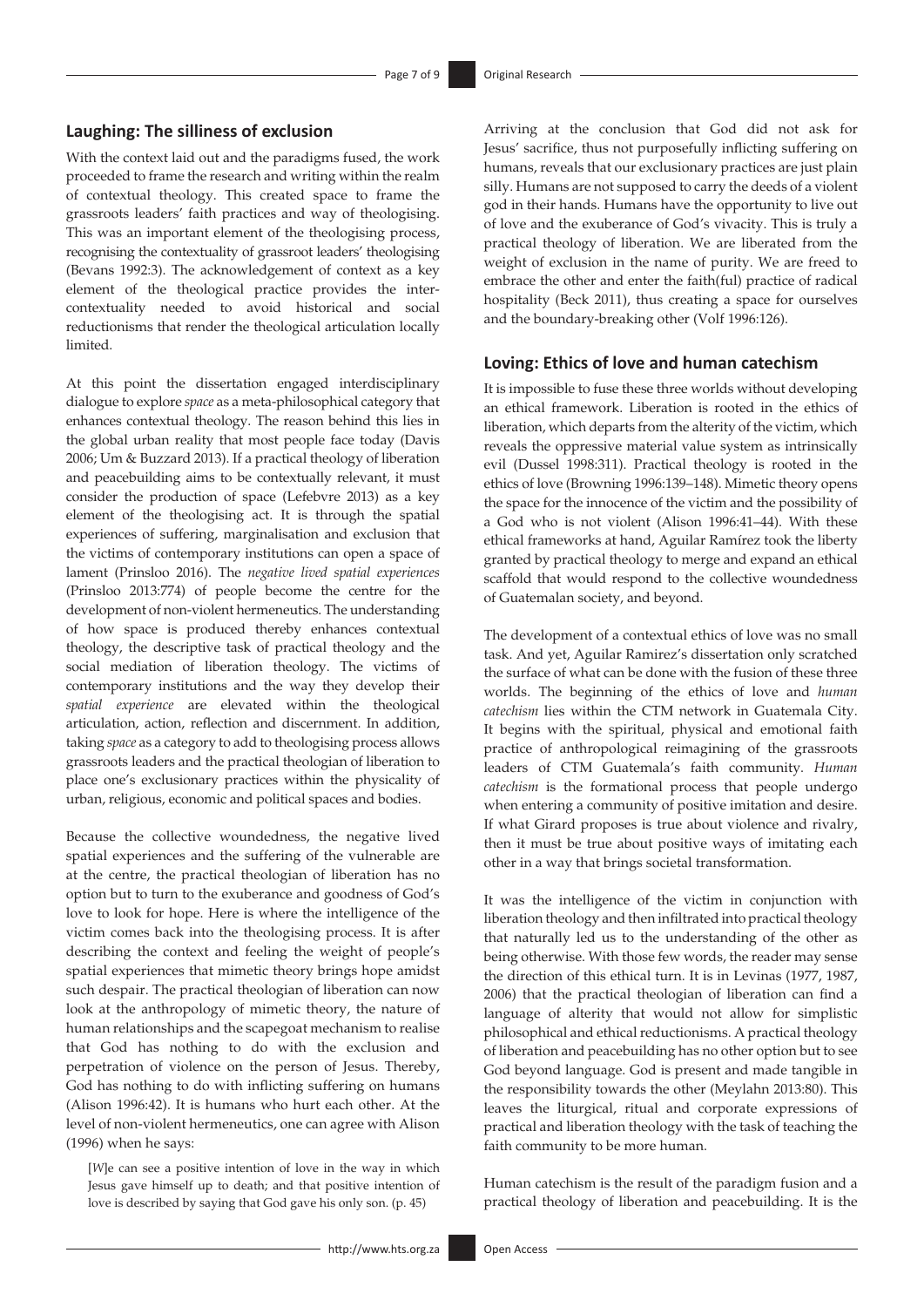outcome of human relationships that at times went sour. It cannot be emphasised enough: the fusion of these paradigms is challenging. It is emotionally and spiritually tiring at times. However, the freedom that is found at the individual level is something that is worth holding onto. The openness that was developed to relate to the community of grassroots leaders who served as co-researchers is worth all the work with its adventures and misadventures. Such a process can never start without showing up – deeply present, in solidarity, with one's own wounds.

## **Conclusion**

The importance of what is mentioned in the previous paragraphs goes beyond the academic contribution of a practical theology of liberation and the dissertation that was born out of this encounter. The significance lies within the practicality and community from which all comes. It is impossible that the authors would have been able to arrive at all of these ideas without a practical and liberative approach to the research. The construction of knowledge was not done in isolation. It was done through a relational approach that reimagines the grassroots leaders of the CTM network as theological voices that need to be heard in the academic setting. The fusion happened at street level to then be articulated in theological, social studies and anthropological jargon. This, of course, implies that there is a great deal of liberation that still needs to happen at the academic and street levels to have both worlds in close connection with each other. This was a step, nevertheless, as it is a response to finding oneself deeply wounded amidst a specific context. The essence of the shift to a liberated practical theology lies in the mutuality of the theologising act. It is the liberation of oneself as a theologian, practical theology as a discipline and a pedagogy that allows one's community, friends and family to be in constant theological action, reflection and discernment.

We want to argue that theological liberation and innovation are of utmost importance for the times we live in, especially in the pandemic and post-pandemic world. In order to stand with the victim, theological commitments, constructs and methods need to be liberated from their own servitude to empire. Innovation does not ask the practical theologian of liberation to create something from scratch. It calls Christians to be the resistance amidst times and institutions that seek to dehumanise the vulnerable. Innovation – and theological advancement – require retrieving those resources that the Christian tradition truly stands for – love, peace and true humanity – and turning those assets into faith practices that boldly resist wherever the contrary finds dominance.

The fusion of theological worlds creates a practical theology of liberation and peacebuilding with the fullness of its possibilities and the breadth of its limitations. The fusion of theological accents implies that one cannot pick and choose

only the good elements of each methodology. It implies that one has to be completely conscious of the shortcomings and strengths of each theological scaffolding to bring a comprehensive theological articulation that can respond well to the collective woundedness of our context. The fusion of mimetic theory, liberation theology and practical theology indicates that *glocal* theological articulations are not close to being exhausted. The authors would argue, as practical theologians of liberation from the Global South, that we are just beginning.

## **Acknowledgements**

My journey: Joel D. Aguilar Ramírez

Over the last three and a half years, I embarked on a research journey that changed my perspectives on how theological methodologies can be used. I have engaged liberation theologies and René Girard's mimetic theory for many years. However, I had the theological hunch that I needed something else to bring a more contextual application and use of these two paradigms. After researching and exploring, I found the field of Practical Theology. I was quite intrigued by it. It seemed to be more concrete in its theological application and the exploration of people's faith practices than liberation theology and mimetic theory. It was during 2016 that I met Stephan de Beer through a wider network of relationships, the Leadership Foundation and the Street Psalms networks. These two networks have in common a love for cities and their people, and a desire to empower local leaders to generate systemic change in the urban environment. My mentors within the Leadership Foundation movement and the Street Psalms network encouraged me to reach out to Stephan to see how he could help me in developing my research and theological interests further. For that reason, I started exploring practical theology under De Beer's guidance, trying to understand its mechanics and practices in depth, to see if it was possible to infiltrate practical theology with liberation theology and mimetic theory. That process led me to write my PhD dissertation in Practical Theology at the University of Pretoria. We have been in conversation regarding this fusion for the last three and a half years. This article is a follow-up and an on-ramp to our conversations during the research process. The localised contexts where this article was written are in Guatemala City, in Central America, where I have researched the faith practices of a network of grassroots leaders for the last four years as a distance doctoral student of the University of Pretoria, and Pretoria, South Africa, where Stephan de Beer is located, actively participating in the struggle for spatial justice in the urban environments.

#### **Competing interests**

The authors declare that they have no financial or personal relationships that may have inappropriately influenced them in writing this research article.